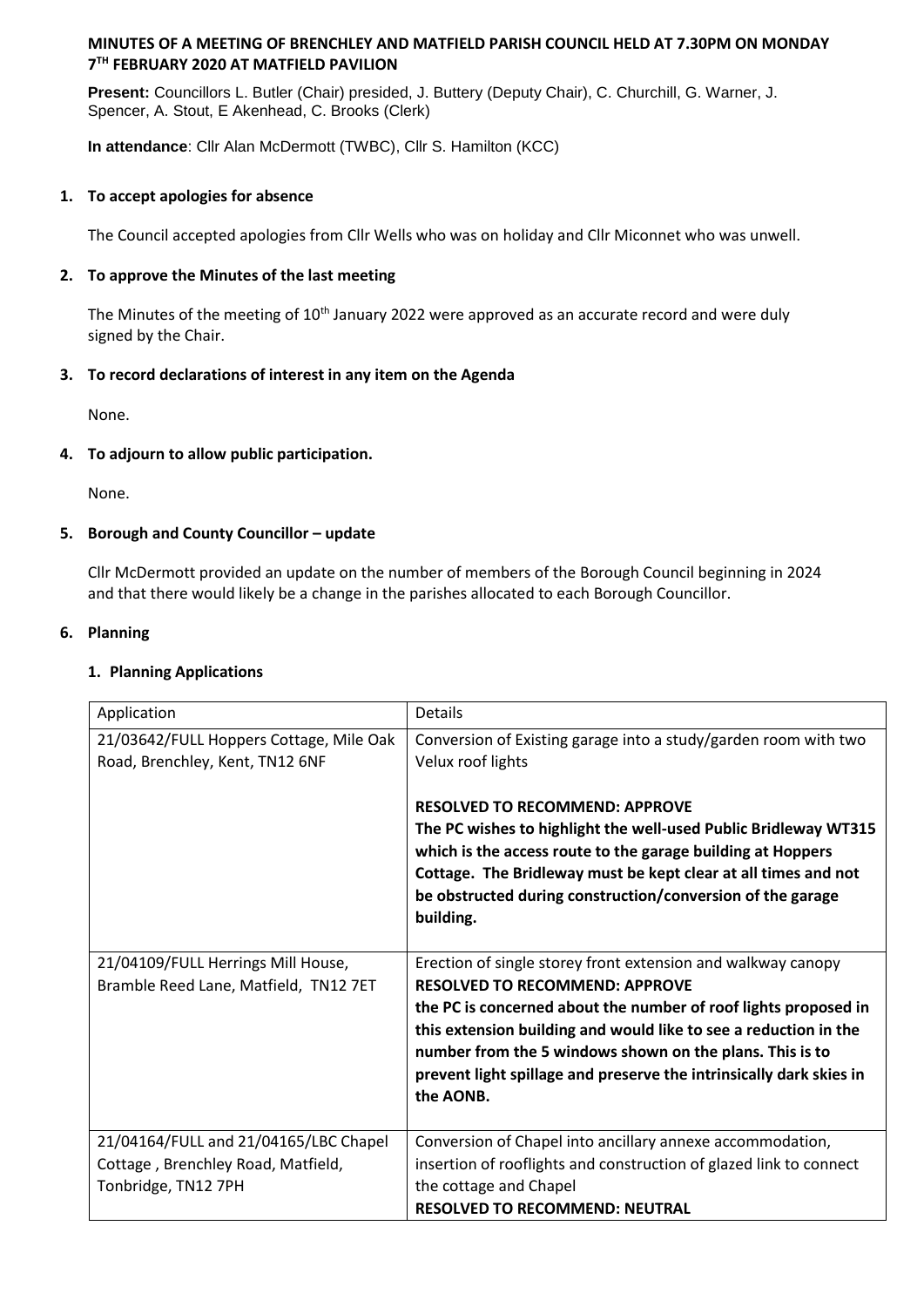|                                        | The PC is concerned about the parking arrangements for what                                                                  |
|----------------------------------------|------------------------------------------------------------------------------------------------------------------------------|
|                                        | would become a 4-bedroom house. The plans show "gravel                                                                       |
|                                        | drive" but the front of the cottage driveway is mainly edged                                                                 |
|                                        | grass. The space to the south of the cottage appears insufficient                                                            |
|                                        | for 2 cars parking in tandem and the turning of vehicles could be                                                            |
|                                        | difficult. It would also be impossible with a 3rd vehicle in the                                                             |
|                                        | turning space. Reversing into or out of Brenchley Road in this                                                               |
|                                        | position close to a blind bend should not be an option and a                                                                 |
|                                        |                                                                                                                              |
|                                        | turning space should be kept clear at all times. The PC feels the                                                            |
|                                        | parking bay in front of the entrance door to the chapel cannot be                                                            |
|                                        | genuinely considered, except possibly for the smallest of                                                                    |
|                                        | vehicles, and again the effect on other traffic on the Brenchley                                                             |
|                                        | Road while vehicles manoeuvre into the space needs to be                                                                     |
|                                        | considered.                                                                                                                  |
|                                        |                                                                                                                              |
|                                        | The PC is concerned about the impact of the proposed                                                                         |
|                                        | conversion on the historic fabric of the chapel. The PC has been                                                             |
|                                        | in contact with Mark Stephenson, Conservation Officer, and will                                                              |
|                                        | respect his comments. It is noted there is an extension of time                                                              |
|                                        | on the LBC application as additional information has been                                                                    |
|                                        | requested from the applicant on items of historic interest and to                                                            |
|                                        | provide an improved heritage statement. It is noted that items                                                               |
|                                        | of historic feature include a Dias, an immersion baptismal which                                                             |
|                                        | remains under the floor and the original outside noticeboard                                                                 |
|                                        | which now hangs internally. The PC is also concerned about the                                                               |
|                                        | lack of information concerning how the proposed mezzanines                                                                   |
|                                        | would affect the unusual and interesting part-stained glass,                                                                 |
|                                        |                                                                                                                              |
|                                        | triangular topped, windows and the extent to which these would                                                               |
|                                        | be obscured.                                                                                                                 |
|                                        |                                                                                                                              |
|                                        | If this application is approved the PC would like to see a                                                                   |
|                                        | condition that the converted chapel remains ancillary to the                                                                 |
|                                        | cottage and does not become a separate dwelling.                                                                             |
| 22/00179/AGRIC Land At Gate House Farm | Agricultural Notification; Erection of a steel framed building with                                                          |
| Fairmans Lane, Brenchley               | green metal cladding to roof and walls.                                                                                      |
|                                        | <b>RESOLVED TO CONTACT PLANNING OFFICER:</b>                                                                                 |
|                                        | The PC requests that this application is reviewed under 4.8 d                                                                |
|                                        | category (Y) of the Tunbridge Wells Agreement 2020.                                                                          |
|                                        | The PC requests that the Principal Planning Officer determines                                                               |
|                                        | that Prior Approval (Option 2 of email dated 31st January '22) is                                                            |
|                                        | required on this application due to the siting of the proposed 9m                                                            |
|                                        | x 6m steel framed barn. The site is located just past a blind bend                                                           |
|                                        | travelling from south to east, and immediately adjacent to the                                                               |
|                                        | public footpath which forms part of the High Weald AONB                                                                      |
|                                        | Landscape Trail. The site is therefore highly sensitive in terms of                                                          |
|                                        | its landscape character. The PC questions how the new access to                                                              |
|                                        | the building from the footpath will be cut into the existing high                                                            |
|                                        | bank and landscaped.                                                                                                         |
|                                        |                                                                                                                              |
|                                        | The PC feels that this agricultural notification application is                                                              |
|                                        | without merit in that the applicant has stated in application                                                                |
|                                        | 20/02274/FULL that the three existing, structurally sound,                                                                   |
|                                        | agriculture buildings very close to the application site are<br>redundant. The granting of permission by TWBC to convert two |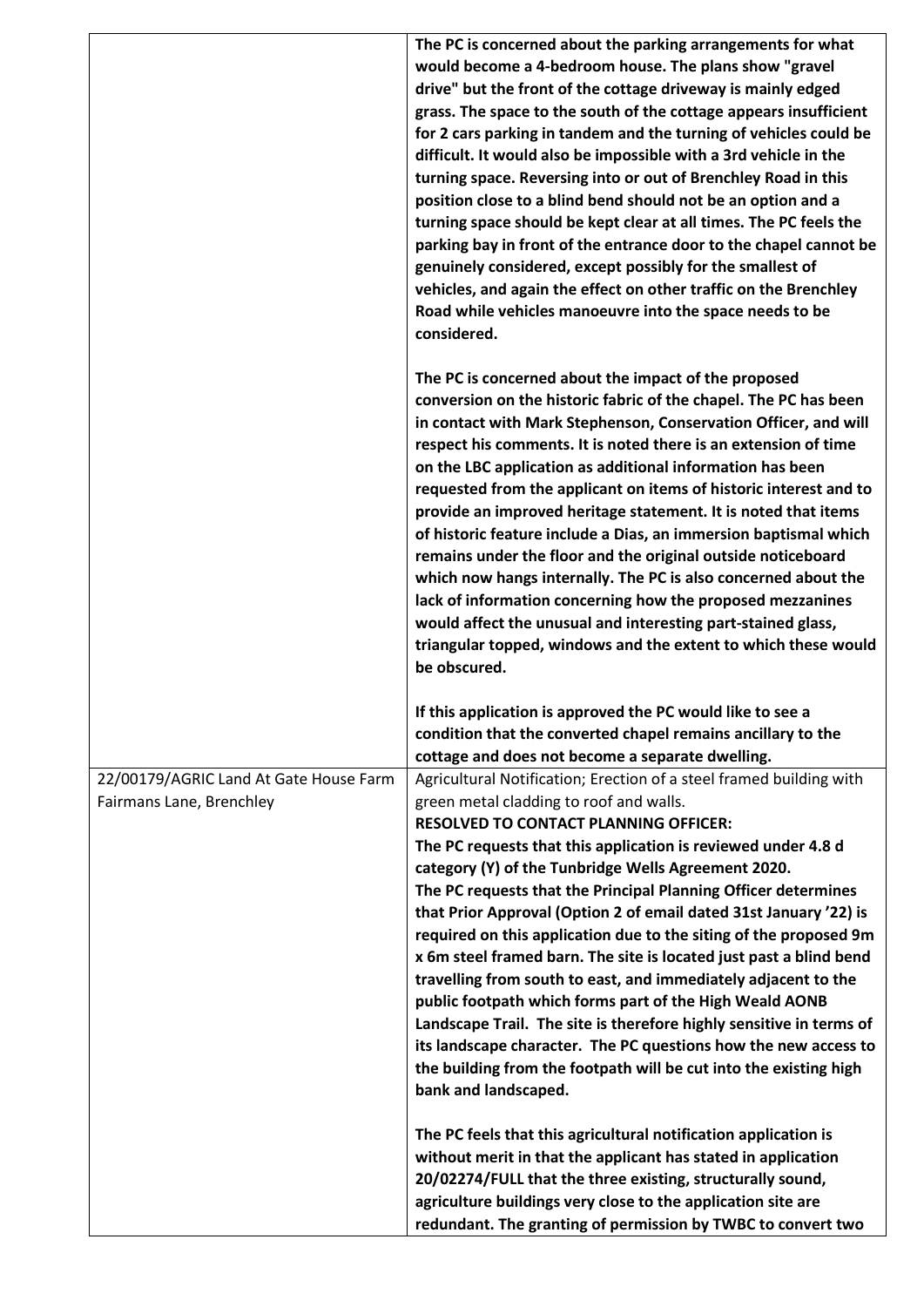| redundant farm buildings and demolish a third to form one        |
|------------------------------------------------------------------|
| detached dwelling and associated curtilage cannot be             |
| implemented. The PC is informed that the applicant does not      |
| benefit from the right of access for a residential dwelling. No  |
| work has taken place in the 15 months since the granting of      |
| permission and all three farm buildings continue to stand empty. |

## **2. Planning Notifications – to consider delegation to respond**

The Council discussed the difficulty in responding to notifications, such as the AGRI above, that require a response at times when the Council is unable to meet.

**RESOLVED that the Planning Committee, with a quorum of three members, be delegated responsibility to respond on behalf of the Council to planning notifications which could not otherwise be responded to within the 21-day period.**

### **3. Community Benefits from the Local Plan Proposed Development Site AL/BM2- update**

Cllr Butler provided an update on the site meeting with Cllr Butler, Cllr Akenhead, Members of the NPSG/Matfield Village Hall Committee and James Moysey (TWBC Planning Officer) on 25<sup>th</sup> January which discussed the community benefits if the allocated site is developed.

### **7. Highways issues**

### **1. Amendment of Speed Limit Order on Maidstone Road, Matfield – to consider response**

This Council discussed the consultation on changes to the speed limit at the top of Gedges Hill just before Pralls Lane, the deadline for responses being 21<sup>st</sup> February.

# **RESOLVED that the Clerk respond in support of the proposal to amend the speed limit on Maidstone Road in Matfield from 50mph to 30mph.**

#### **2. Section 278 Pedestrian Crossing**

Cllr Butler advised that the Parish Council's response to the alterations in the scheme, which had been circulated to Councillors by email, had been provided to TWBC and that these had been passed to Fernham homes and KCC or comment. Comments on the pedestrian barrier and signage and the surface water drainage had been made.

At the site meeting LB was concerned about the safety of pedestrians but KCC didn't raise this in their safety audit. Once the work has been done there will be another safety audit. Cllr Butler had also raised the issue of the cutting the Yew trees on the Thorn Barn boundary as it impacts on the safety of that corner of Brenchley Road. The owners of Thorn House have agreed to liaise with the Parish Council rather than KCC having to undertake a formal procedure. The Parish Council had advised Fernham and KCC that that any work undertaken on the Yew tree is done after consultation with the owners and with their approval.

#### **3. Diversion of traffic from A21 via Cuckoo Lane – to discuss**

Correspondence, photos and film footage received from a resident showing the impact of A21 road closures on lanes around the parish was discussed.

It was agreed that this area of concern would be discussed by the Road Safety Initiative Working Party, meeting tomorrow 8<sup>th</sup> February, being attended by the parish PSCO Tom Costin.

Cllr Hamilton agreed to raise the issue with Paul Barrington-King to obtain information on the County Council strategy generally when the main A21 has diversions through the Parish.

#### **8. Platinum Jubilee Events and Beacon – to discuss**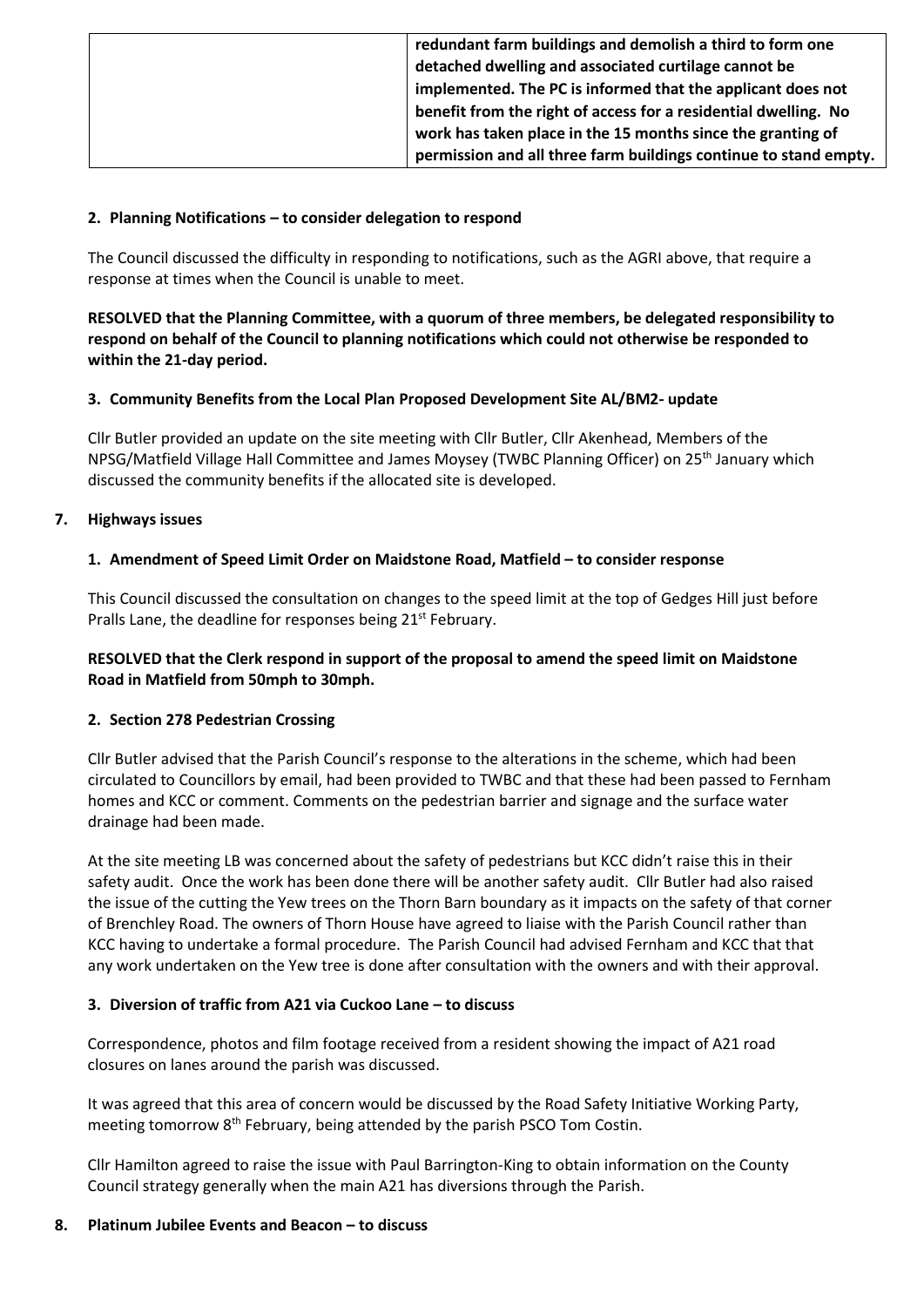Cllr Butler outlined some actions in progress to prepare for the Jubilee event on Thursday  $2<sup>nd</sup>$  June, which is a Parish Council event following the programme dictated by the government and HM Pageant Master, including the piper, bugler, choir, and lighting of the beacon.

Repairs to superficial damage to the beacon were not considered necessary at this time.

It was agreed that the three plaques commemorating previous occasions when the beacon had been lit would be added and that, shortly after the 2nd June event, a further plaque would be added.

Cllr Warner, in her capacity as a member of the Brenchley Jubilee Committee, outlined some of the arrangements being put in place for the Big Jubilee Lunch event on Sunday 5th June, including 200 free places at tables along Brenchley High Street. A road closure application was in progress. An area of private land alongside a PROW from Matfield to Brenchley had been identified where five trees would be planted with a "HM The Queen's Green Canopy" plaque.

The Council discussed requests from Teresa Wickham (Brenchley) and Bev Barsley (Matfield) for a contribution towards the Big Jubilee Lunch events on  $5<sup>th</sup>$  June.

### **RESOLVED that purchases up to a value of £500 each would be made by the Parish Council for the Jubilee events in Brenchley and Matfield on 5th June 2022**

It was agreed that an amount up to £250 would be allocated for any events being held in Petteridge on receipt of a request.

### **9. Annual Parish Meeting – to discuss**

The Council discussed the continued concerns about holding large scale events indoors and agreed that it would not hold an Annual Parish Meeting in 2022.

#### **10. Policy for Memorial Plaques, Benches and Trees – to approve**

A revised version of this policy was discussed.

#### **RESOLVED to adopt the Policy for Memorial Plaques, Benches and Trees**

#### **11. Consultation on TWBC Electoral Arrangements and Ward Boundaries – to consider response**

Following her attendance at a meeting with TWBC on 20<sup>th</sup> January, Cllr Akenhead had provided information on the impact of possible changes in proposals to ward boundaries in the Borough. The proposals would revert for further consultation after the initial comments. The deadline is  $21^{st}$  March.

It was agreed that Cllr Akenhead, Cllr Butler, Cllr Spencer and invited members of the community would compile a response for the PC to consider at the meeting of  $7<sup>th</sup>$  March.

#### **12. Toilet Management Contract – update**

Cllr Buttery advised that there is a delay in a response from TWBC on the option to take over management of both toilet blocks from  $1<sup>st</sup>$  April. The current cleaners had provided a very reasonable quote to continue with their contract, under the Parish Council rather than TWBC, Cllr McDermott agreed to progress a response from TWBC at an early opportunity.

It was agreed that Cllr Buttery would clarify the options on receipt of confirmation from TWBC, at a meeting of the Parish Council before the end of the current contract on  $31<sup>st</sup>$  March.

#### **13. Cooksfield - update**

Cllr Butler confirmed that dates for the clearance of the area by a working party had been advertised, 11am-3pm on Sundays  $20^{th}$  and  $27^{th}$  February.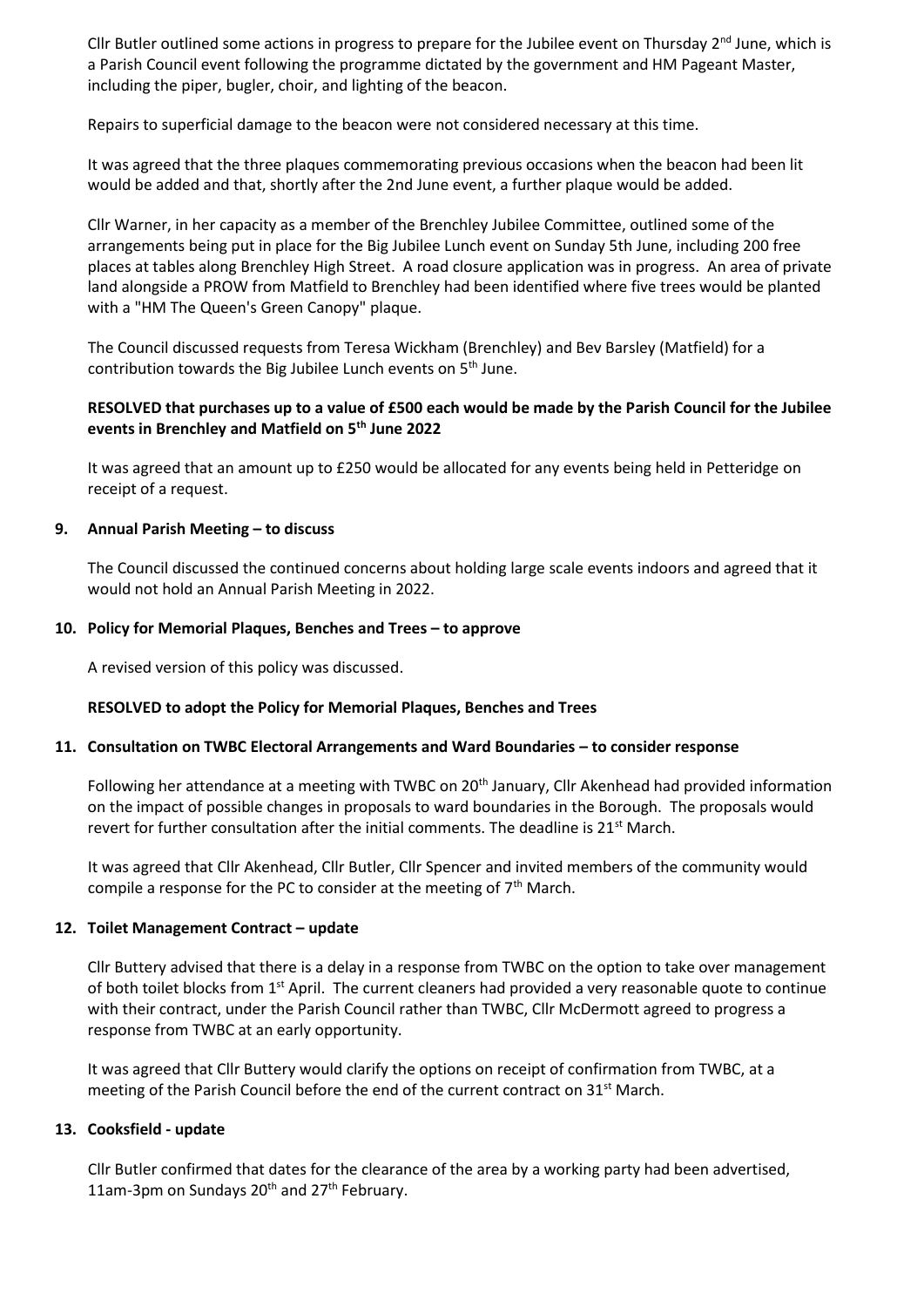At a future meeting, Cllr Butler would outline the background and recent information on options for the use or disposal of the land, including quotations she had obtained for fencing on the left boundary.

### **14. Clerk's and RFO's Report**

## **1. Electricity charges**

Information on increased charges for both mains electricity at the Pavilion and for streetlights were discussed, variations in the quoted charges would be investigated by the RFO. The Clerk had requested information regarding the timings that streetlights are lit so that this could be discussed further and would enquire about the Council's financial responsibility for these lights.

## **RESOLVED to enter a 2 year fixed contract with EDF for the provision of electricity at Matfield Pavilion**

### **2. Change of Bank Account Name**

The Council discussed the update of the Parish Council's bank account and it was agreed that the RFO would endeavour to change this to B&MPC or BMPC.

### **3. New Savings Account**

Cllr Buttery confirmed that whilst the Council had previously resolved to open an account with Triodos, they were not currently offering new accounts and he had made an alternative suggestion of Handelsbanken. The Council noted that the current account balance was in the region of £115k and that therefore Cllr Buttery would discuss options further with the RFO to bring forward an alternative as soon as possible.

### **4. Accounts payable** –

| 2124 | <b>HMRC</b>                      | Tax and NI January 2022                               | £624.64  |
|------|----------------------------------|-------------------------------------------------------|----------|
| 2125 | C. Brooks                        | Mileage, January Salary Balance                       |          |
|      |                                  | Expenses: Currys laptop, Amazon office supplies       | £543.98  |
| 2126 | K.Twyman                         | January Cleaning of Pavilion (6th and 20th January)   | £52.00   |
| 2127 | Wasteway                         | Clear fly tipping Cinderhill                          | £127.50  |
| 2128 | Wasteway                         | October clearance of Litter bins Rec                  | £38.40   |
| 2129 | Wasteway                         | December clearance of litter bins Rec                 | £19.20   |
| 2130 | Wasteway                         | November clearance of litter bins Rec                 | £38.40   |
| 2131 | <b>SCEC</b>                      | Mat Pavilion: Replacement wall heater, light fitting, |          |
|      |                                  | timer for external lights                             | £774.00  |
| 2132 | <b>Managed Technology</b>        | Photocopy charges August                              | £1.10    |
| 2133 | <b>Managed Technology</b>        | Photocopy charges November                            | £46.63   |
| 2134 | <b>KCC</b>                       | <b>Contribution for Cinderhill</b>                    | £3500.00 |
| 2135 | <b>CVD</b>                       | Installation of new phone line                        | £45.59   |
| 2136 | <b>ACRK</b>                      | Annual membership                                     | £90.00   |
| 2137 | Scrapco                          | Skip for Matfield Green                               | £228.00  |
| 2138 | <b>British Aquacare</b>          | Siltex for Pond                                       | £980.00  |
| 2139 | Ian Soady                        | <b>Signs for Allotments</b>                           | £395.00  |
| 2157 | Lloyds Credit Card               | Clearance of balance to enable new purchases          |          |
|      |                                  | prior to DD date of 16th February                     | £489.11  |
|      | <b>Credit Card Payments made</b> |                                                       |          |
| 2140 | Kalc                             | Planning Training Cllrs Butler, Akenhead, Warner      | £180.00  |
| 2141 | Kalc                             | Climate Change Course - Councillor Wells              | £60.00   |
| 2142 | Lloyds Bank Fees                 | Monthly Fee December                                  | £3.00    |
| 2143 | Lights4fun                       | Christmas lights                                      | £138.00  |
| 2144 | Kalc                             | <b>Dynamic Councillor Training Councillor Buttery</b> | £60.00   |
| 2145 | Kalc                             | Info Security training Councillor Buttery             | £16.80   |
| 2146 | <b>KALC</b>                      | Data Protection training Councillor Buttery           | 16.80    |
| 2147 | <b>KALC</b>                      | Intro to planning training Cllrs Churchill, Wells     | £33.60   |